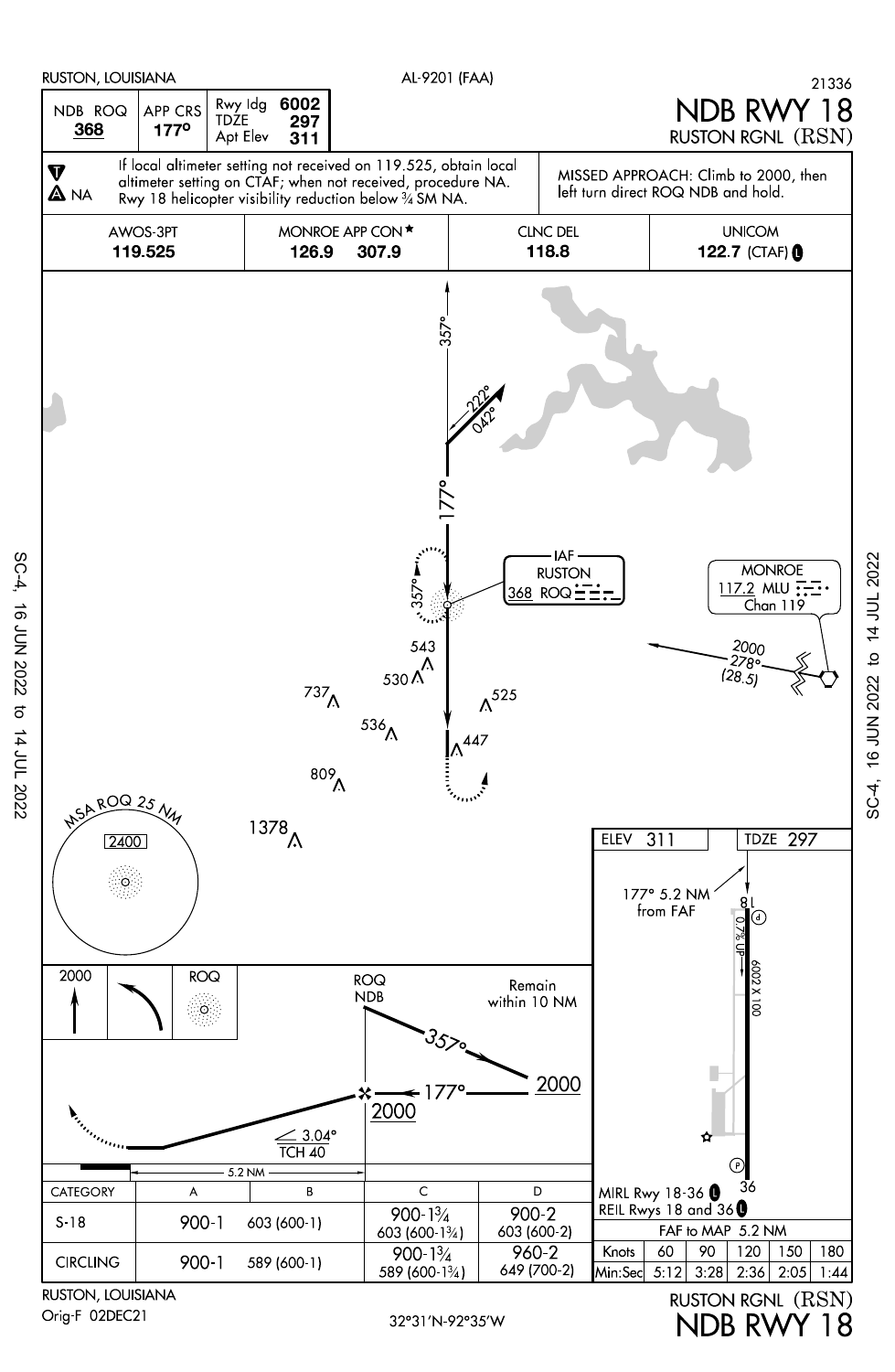

 $SC-4$ **16 JUN 2022**  $\vec{c}$ 14 JUL 2022

Orig-C 02DEC21

RNAV (GPS) RWY 18

16 JUN 2022 to 14 JUL 2022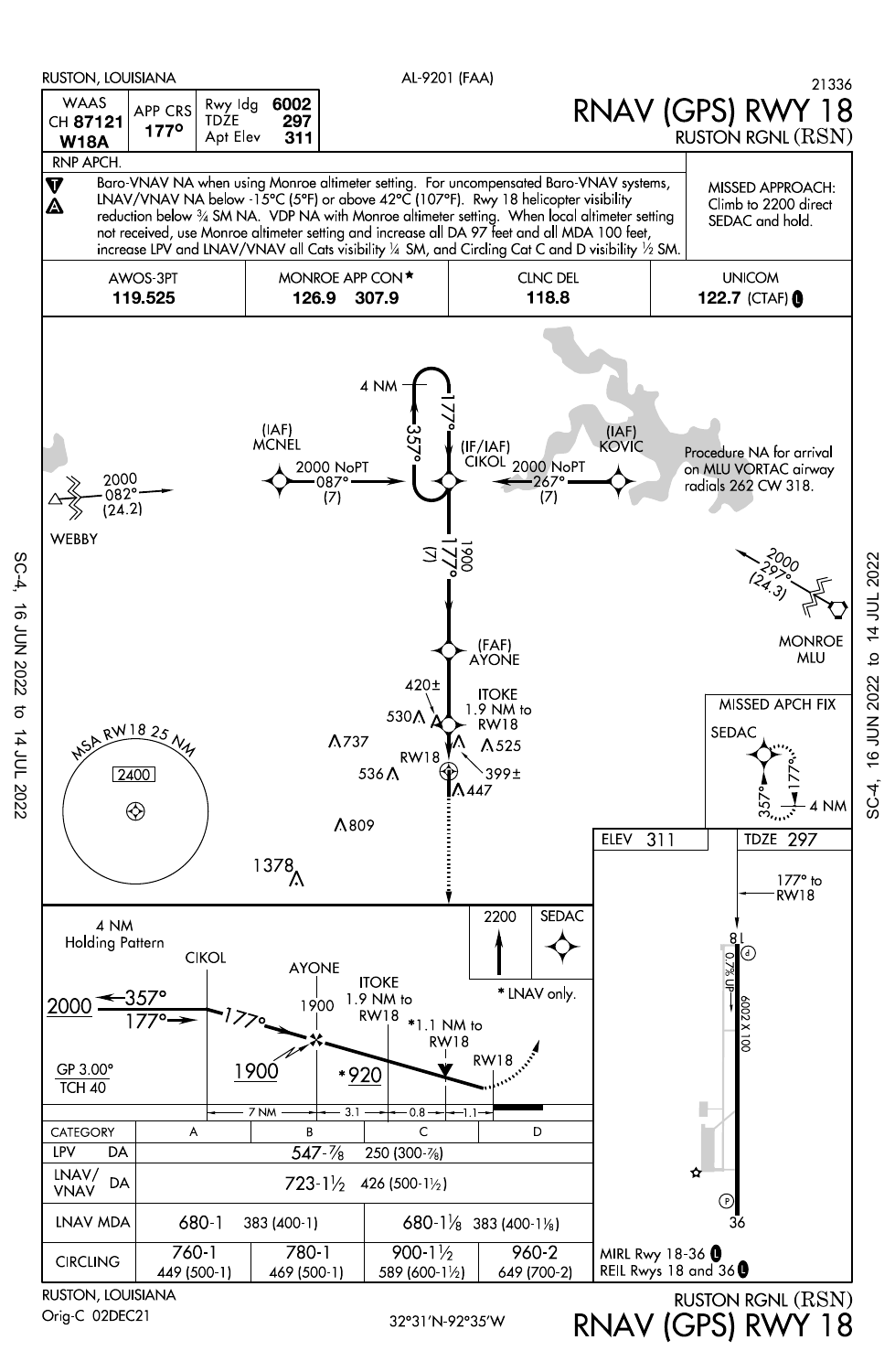

SC-4, SC-4, 16 JUN 2022 to 14 JUL 2022 16 JUN 2022  $\sigma$ 14 JUL 2022

32°31'N-92°35'W

RNAV (GPS) RWY 36

SC-4, 16 JUN 2022 to 14 JUL 2022

16 JUN 2022 to 14 JUL 2022